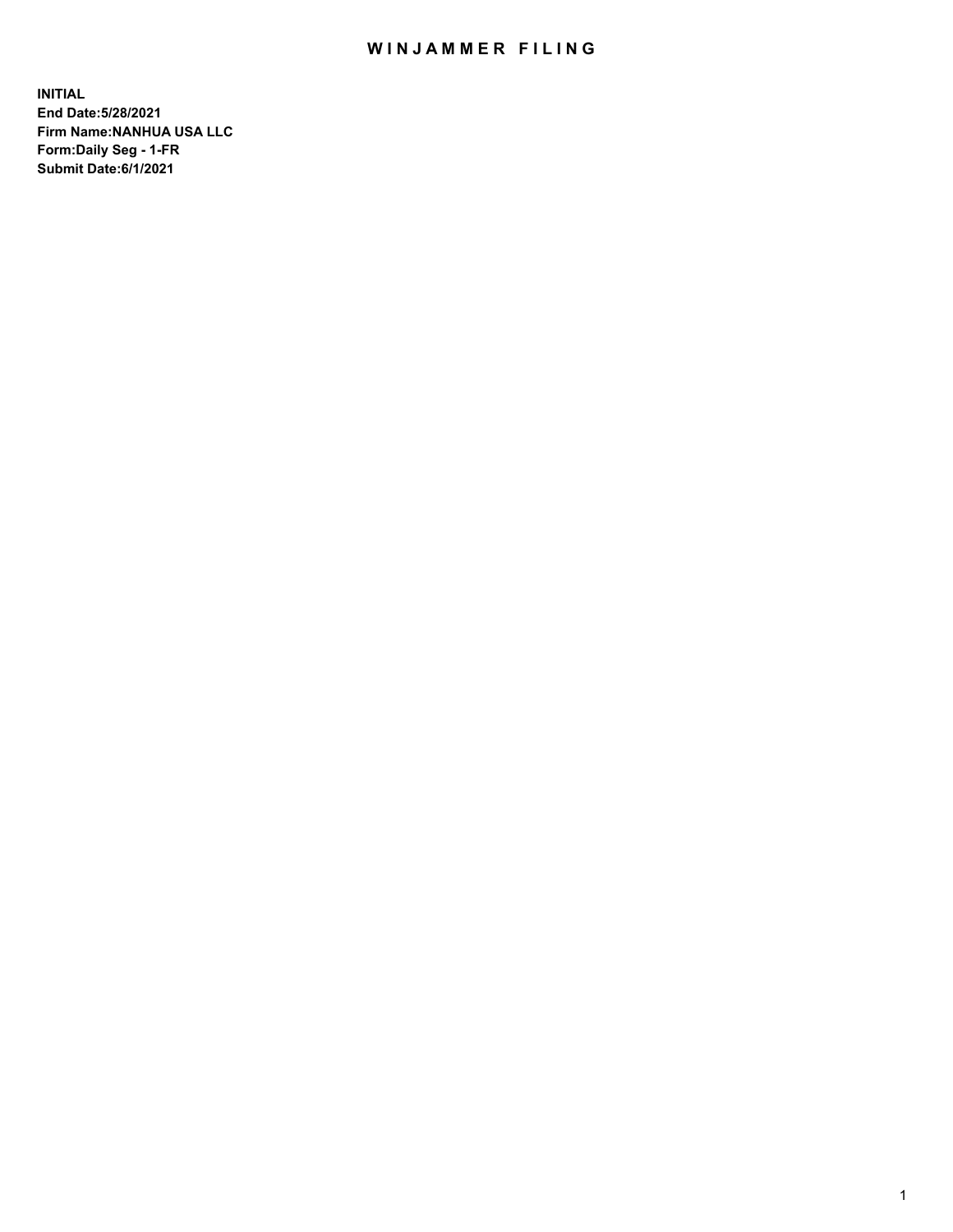## **INITIAL End Date:5/28/2021 Firm Name:NANHUA USA LLC Form:Daily Seg - 1-FR Submit Date:6/1/2021 Daily Segregation - Cover Page**

| Name of Company                                                                                                                                                                                                                                                                                         | <b>NANHUA USA LLC [0010]</b>                                                 |
|---------------------------------------------------------------------------------------------------------------------------------------------------------------------------------------------------------------------------------------------------------------------------------------------------------|------------------------------------------------------------------------------|
| <b>Contact Name</b>                                                                                                                                                                                                                                                                                     | <b>Kimberley Vercoe [0040]</b>                                               |
| <b>Contact Phone Number</b>                                                                                                                                                                                                                                                                             | <u>+1 (312) 526-3930</u> [0060]                                              |
| <b>Contact Email Address</b>                                                                                                                                                                                                                                                                            | Kimberley.Vercoe@nanhua-usa.<br>com [0065]                                   |
| FCM's Customer Segregated Funds Residual Interest Target (choose one):<br>a. Minimum dollar amount: ; or<br>b. Minimum percentage of customer segregated funds required:%; or<br>c. Dollar amount range between: and; or<br>d. Percentage range of customer segregated funds required between: % and %. | 3,500,000 [8930]<br>0 [8940]<br>$0$ [8950] 0 [8951]<br>$0$ [8960] $0$ [8961] |
| FCM's Customer Secured Amount Funds Residual Interest Target (choose one):<br>a. Minimum dollar amount: ; or<br>b. Minimum percentage of customer secured funds required:% ; or<br>c. Dollar amount range between: and; or<br>d. Percentage range of customer secured funds required between:% and%.    | 100,000 [8970]<br>$0$ [8980]<br>0 [8990] 0 [8991]<br>$0$ [9000] 0 [9001]     |
| FCM's Cleared Swaps Customer Collateral Residual Interest Target (choose one):<br>a. Minimum dollar amount: ; or<br>b. Minimum percentage of cleared swaps customer collateral required:%; or                                                                                                           | $0$ [9010]<br>$0$ [9020]                                                     |

- 
- c. Dollar amount range between:and; or **0** [9030] **0** [9031] d. Percentage range of cleared swaps customer collateral required between:% and%.

Attach supporting documents

| <u>l</u> [9010]                 |
|---------------------------------|
| <u>)</u> [9020]                 |
| <u>0</u> [9030] <u>0</u> [9031] |
| ) [9040] <b>0</b> [9041]        |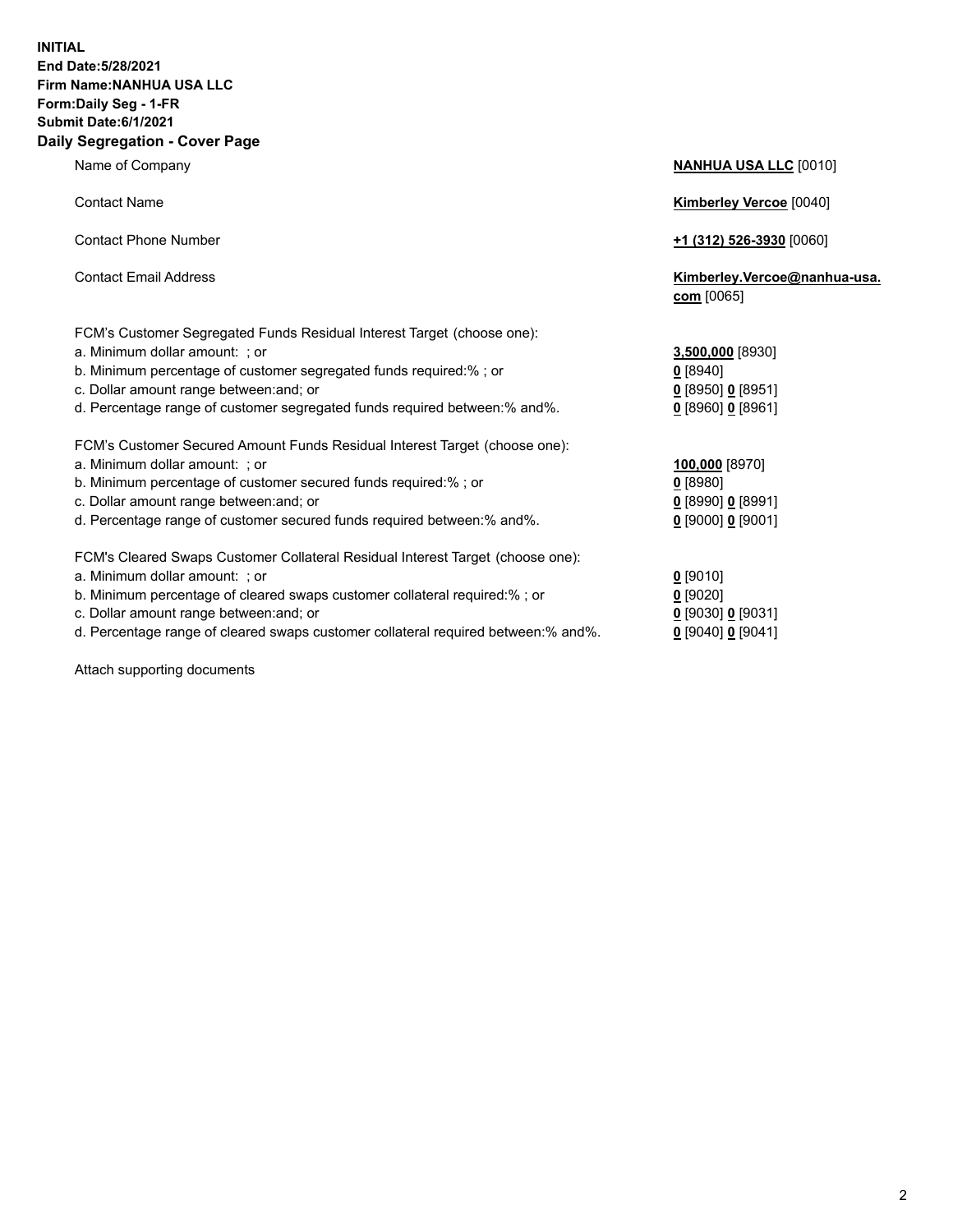**INITIAL End Date:5/28/2021 Firm Name:NANHUA USA LLC Form:Daily Seg - 1-FR Submit Date:6/1/2021 Daily Segregation - Secured Amounts**

|                | Foreign Futures and Foreign Options Secured Amounts                                         |                         |
|----------------|---------------------------------------------------------------------------------------------|-------------------------|
|                | Amount required to be set aside pursuant to law, rule or regulation of a foreign            | $0$ [5605]              |
|                | government or a rule of a self-regulatory organization authorized thereunder                |                         |
| $\mathbf{1}$ . | Net ledger balance - Foreign Futures and Foreign Option Trading - All Customers             |                         |
|                | A. Cash                                                                                     | 60,146 [5615]           |
|                | B. Securities (at market)                                                                   | $0$ [5617]              |
| 2.             | Net unrealized profit (loss) in open futures contracts traded on a foreign board of trade   | $0$ [5625]              |
| 3.             | Exchange traded options                                                                     |                         |
|                | A. Market value of open option contracts purchased on a foreign board of trade              | $0$ [5635]              |
|                | B. Market value of open contracts granted (sold) on a foreign board of trade                | $0$ [5637]              |
| 4.             | Net equity (deficit) (add lines 1. 2. and 3.)                                               | 60,146 [5645]           |
| 5.             | Account liquidating to a deficit and account with a debit balances - gross amount           | 0[5651]                 |
|                | Less: amount offset by customer owned securities                                            | $0$ [5652] $0$ [5654]   |
| 6              | Amount required to be set aside as the secured amount - Net Liquidating Equity              | 60,146 [5655]           |
|                | Method (add lines 4 and 5)                                                                  |                         |
| 7.             | Greater of amount required to be set aside pursuant to foreign jurisdiction (above) or line | 60,146 [5660]           |
|                | 6.                                                                                          |                         |
|                | FUNDS DEPOSITED IN SEPARATE REGULATION 30.7 ACCOUNTS                                        |                         |
| 1.             | Cash in Banks                                                                               |                         |
|                | A. Banks located in the United States                                                       | 384,930 [5700]          |
|                | B. Other banks qualified under Regulation 30.7                                              | 0 [5720] 384,930 [5730] |
| 2.             | Securities                                                                                  |                         |
|                | A. In safekeeping with banks located in the United States                                   | $0$ [5740]              |
|                | B. In safekeeping with other banks qualified under Regulation 30.7                          | 0 [5760] 0 [5770]       |
| 3.             | Equities with registered futures commission merchants                                       |                         |
|                | A. Cash                                                                                     | $0$ [5780]              |
|                | <b>B.</b> Securities                                                                        | $0$ [5790]              |
|                | C. Unrealized gain (loss) on open futures contracts                                         | $0$ [5800]              |
|                | D. Value of long option contracts                                                           | $0$ [5810]              |
|                | E. Value of short option contracts                                                          | 0 [5815] 0 [5820]       |
| 4.             | Amounts held by clearing organizations of foreign boards of trade                           |                         |
|                | A. Cash                                                                                     | $0$ [5840]              |
|                | <b>B.</b> Securities                                                                        | $0$ [5850]              |
|                | C. Amount due to (from) clearing organization - daily variation                             | $0$ [5860]              |
|                | D. Value of long option contracts                                                           | $0$ [5870]              |
|                | E. Value of short option contracts                                                          | $0$ [5875] 0 [5880]     |
| 5.             | Amounts held by member of foreign boards of trade                                           |                         |
|                | A. Cash                                                                                     | 27,669 [5900]           |
|                | <b>B.</b> Securities                                                                        | $0$ [5910]              |
|                | C. Unrealized gain (loss) on open futures contracts                                         | $0$ [5920]              |
|                | D. Value of long option contracts                                                           | $0$ [5930]              |
|                | E. Value of short option contracts                                                          | 0 [5935] 27,669 [5940]  |
| 6.             | Amounts with other depositories designated by a foreign board of trade                      | $0$ [5960]              |
| 7.             | Segregated funds on hand                                                                    | $0$ [5965]              |
| 8.             | Total funds in separate section 30.7 accounts                                               | 412,599 [5970]          |
| 9.             | Excess (deficiency) Set Aside for Secured Amount (subtract line 7 Secured Statement         | 352,453 [5680]          |
|                | Page 1 from Line 8)                                                                         |                         |
| 10.            | Management Target Amount for Excess funds in separate section 30.7 accounts                 | 100,000 [5980]          |
| 11.            | Excess (deficiency) funds in separate 30.7 accounts over (under) Management Target          | 252,453 [5985]          |
|                |                                                                                             |                         |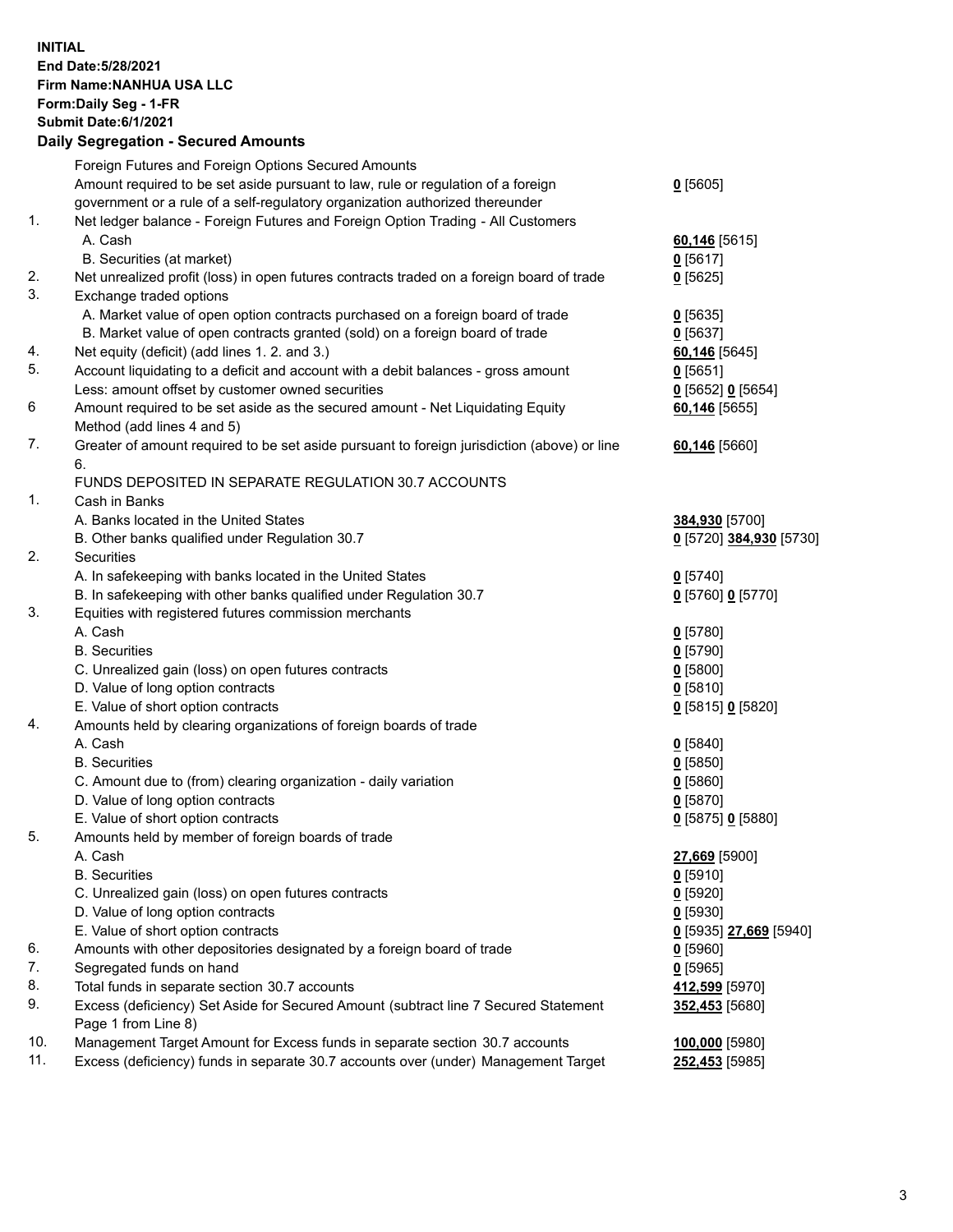| <b>INITIAL</b> | End Date: 5/28/2021<br>Firm Name: NANHUA USA LLC<br>Form: Daily Seg - 1-FR<br><b>Submit Date:6/1/2021</b> |                                         |
|----------------|-----------------------------------------------------------------------------------------------------------|-----------------------------------------|
|                | Daily Segregation - Segregation Statement                                                                 |                                         |
|                | SEGREGATION REQUIREMENTS (Section 4d(2) of the CEAct)                                                     |                                         |
| 1 <sub>1</sub> | Net ledger balance                                                                                        |                                         |
|                | A. Cash                                                                                                   | 201,261,705 [5000]                      |
|                | B. Securities (at market)                                                                                 | $0$ [5010]                              |
| 2.             | Net unrealized profit (loss) in open futures contracts traded on a contract market                        | -55,498,497 [5020]                      |
| 3.             | Exchange traded options                                                                                   |                                         |
|                | A. Market value of open option contracts purchased on a contract market                                   | 777,955 [5030]                          |
|                | B. Market value of open option contracts granted (sold) on a contract market                              | $-1,103,263$ [5040]                     |
| 4.<br>5.       | Net Equity (deficit) (add lines 1, 2, and 3)                                                              | 145,437,900 [5050]                      |
|                | Accounts liquidating to a deficit and accounts with                                                       |                                         |
|                | debit balances - gross amount<br>Less: amount offset by customer owned securities                         | $0$ [5060]                              |
| 6.             | Amount required to be segregated (add lines 4 and 5)                                                      | 0 [5070] 0 [5080]<br>145,437,900 [5090] |
|                | FUNDS IN SEGREGATED ACCOUNTS                                                                              |                                         |
| 7.             | Deposited in segregated funds bank accounts                                                               |                                         |
|                | A. Cash                                                                                                   | 40,106,851 [5100]                       |
|                | B. Securities representing investment of customers' funds (at market)                                     | $0$ [5110]                              |
|                | C. Securities held for particular customers or option customers in lieu of cash (at                       | $0$ [5120]                              |
|                | market)                                                                                                   |                                         |
| 8.             | Margins on deposit with derivatives clearing organizations of contract markets                            |                                         |
|                | A. Cash                                                                                                   | 117,971,621 [5130]                      |
|                | B. Securities representing investment of customers' funds (at market)                                     | $0$ [5140]                              |
|                | C. Securities held for particular customers or option customers in lieu of cash (at                       | $0$ [5150]                              |
|                | market)                                                                                                   |                                         |
| 9.             | Net settlement from (to) derivatives clearing organizations of contract markets                           | <mark>-780,616</mark> [5160]            |
| 10.            | Exchange traded options                                                                                   |                                         |
|                | A. Value of open long option contracts                                                                    | 777,955 [5170]                          |
|                | B. Value of open short option contracts                                                                   | -1,103,263 [5180]                       |
| 11.            | Net equities with other FCMs                                                                              |                                         |
|                | A. Net liquidating equity                                                                                 | $0$ [5190]                              |
|                | B. Securities representing investment of customers' funds (at market)                                     | $0$ [5200]                              |
|                | C. Securities held for particular customers or option customers in lieu of cash (at                       | $0$ [5210]                              |
|                | market)                                                                                                   |                                         |
| 12.            | Segregated funds on hand                                                                                  | $0$ [5215]                              |
| 13.            | Total amount in segregation (add lines 7 through 12)                                                      | 156,972,548 [5220]                      |
| 14.            | Excess (deficiency) funds in segregation (subtract line 6 from line 13)                                   | 11,534,648 [5230]                       |
| 15.            | Management Target Amount for Excess funds in segregation                                                  | 3,500,000 [5240]                        |
| 16.            | Excess (deficiency) funds in segregation over (under) Management Target Amount                            | 8,034,648 [5250]                        |
|                | <b>Excess</b>                                                                                             |                                         |